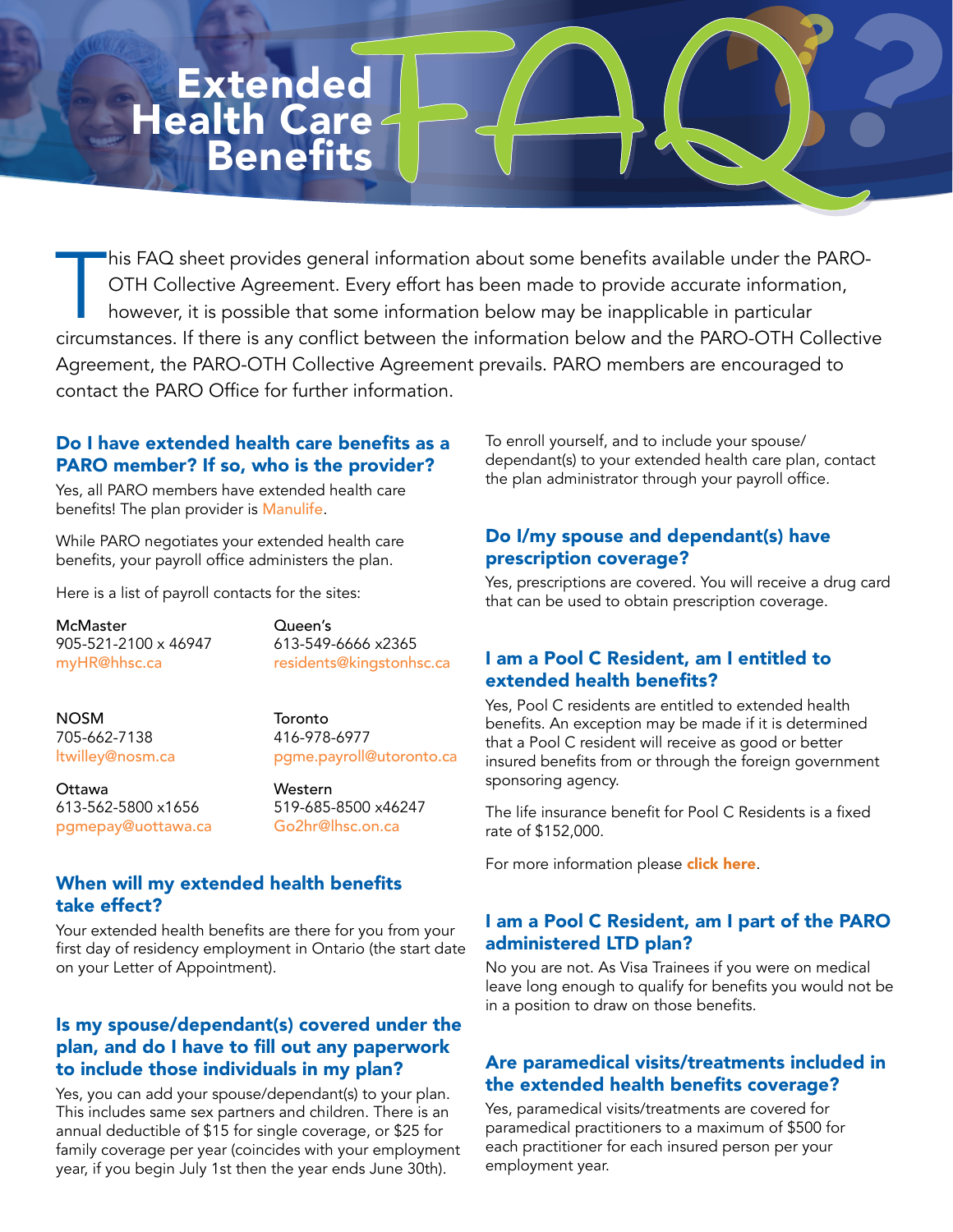Here is a list of the included practitioners/treatments:

- Massage Therapist
- Speech Therapist
- Physiotherapist
- Acupuncturist
- Chiropractor
- Podiatrist

As of July 1st, 2022, coverage for massage therapy will increase to \$650 yearly.

Mental health treatment is covered to a maximum of \$1000 yearly. The following practitioners are covered:

- Psychologist (or social worker with master's degree)
- Psychotherapist

# Are assisted devices such as blood pressure cuffs, sleep apnea equipment and hearing aids covered in our extended health care plan?

Assisted devices are not provided for in the extended health care plan. The Ministry of Health and Long Term Care offers an Assistive Devices Program, which may help cover the costs of equipment. Click [here](https://www.ontario.ca/page/assistive-devices-program) to read more about the program.

## Are breast pumps included in the Extended **Health Benefit Plan?**

As of July 1st, 2022, there will be coverage for breast pumps.

#### Are IUDs covered under the Extended Health **Benefits Plan?**

Effective July 1st, 2022, coverage for prescribed birth control including IUDs, will be provided. Currently there is coverage for oral contraceptives.

#### Do I have dental coverage?

Yes, you and your spouse/dependant(s), when you have registered for family coverage, have dental coverage. 85% of all eligible dental expenses are covered in the plan.

#### What about vision care?

Yes, coverage for vision care is \$300 every 24 months per insured person.

Effective July 1, 2022, there will be increased coverage to \$375 every 24 months per insured person.

If you have registered for family coverage, your dependant(s) would receive the coverage as well. You may use this coverage for glasses, contacts, even to offset the cost of laser surgery. In addition, you and your eligible dependant(s) are also covered for one eye exam every 24 months per insured person. If you have registered for family coverage, your dependant(s) would receive the coverage as well.

#### If I, my spouse or dependant(s) are admitted to hospital, what coverage do I have?

There is no provision for hospital accommodation charges for stays within Ontario beyond what is normally provided through the Ontario Health Insurance Plan.

There are two exceptions for this:

The hospitals will amend the hospital accommodation coverage to provide private coverage for addiction and eating disorders.

## Do I have extended health care coverage when traveling outside of the province/ country?

The Hospital-provided group benefits administered through Manulife includes reasonable and customary charges for physician services required for emergency outof-country medical care. The cost for hospital services in many countries can be well above Ontario levels. For this reason, PARO always recommends that residents consider their personal coverage needs carefully and determine whether they should purchase additional supplementary Travel Health Insurance.

You may read more about this by [clicking here](https://gallery.mailchimp.com/26a3593827dd86a449d7d6e0d/files/Travel_Insurance_2.pdf?utm_source=MASTER+SYNC+DATABASE&utm_campaign=0c80c184f6-EMAIL_CAMPAIGN_2016_11_30&utm_medium=email&utm_term=0_2221e74fba-0c80c184f6-45163185).

## I am new to the province, do I need to apply for Ontario health insurance or am I automatically registered when I begin my residency?

You will need to register for the Ontario Health Insurance Plan (OHIP) upon your entry to Ontario. There is a threemonth waiting period for OHIP for yourself, and any accompanying dependant(s) that will begin on the day of arrival in Ontario. UHIP (University Health Insurance Plan) is required to bridge this gap in coverage. To learn about UHIP you may click [here](http://uhip.ca/all-about-uhip.aspx), or contact your University paymaster.

To learn more about the OHIP waiting period and your individual coverage needs, speak to Service Ontario at 1-866-532-3161.